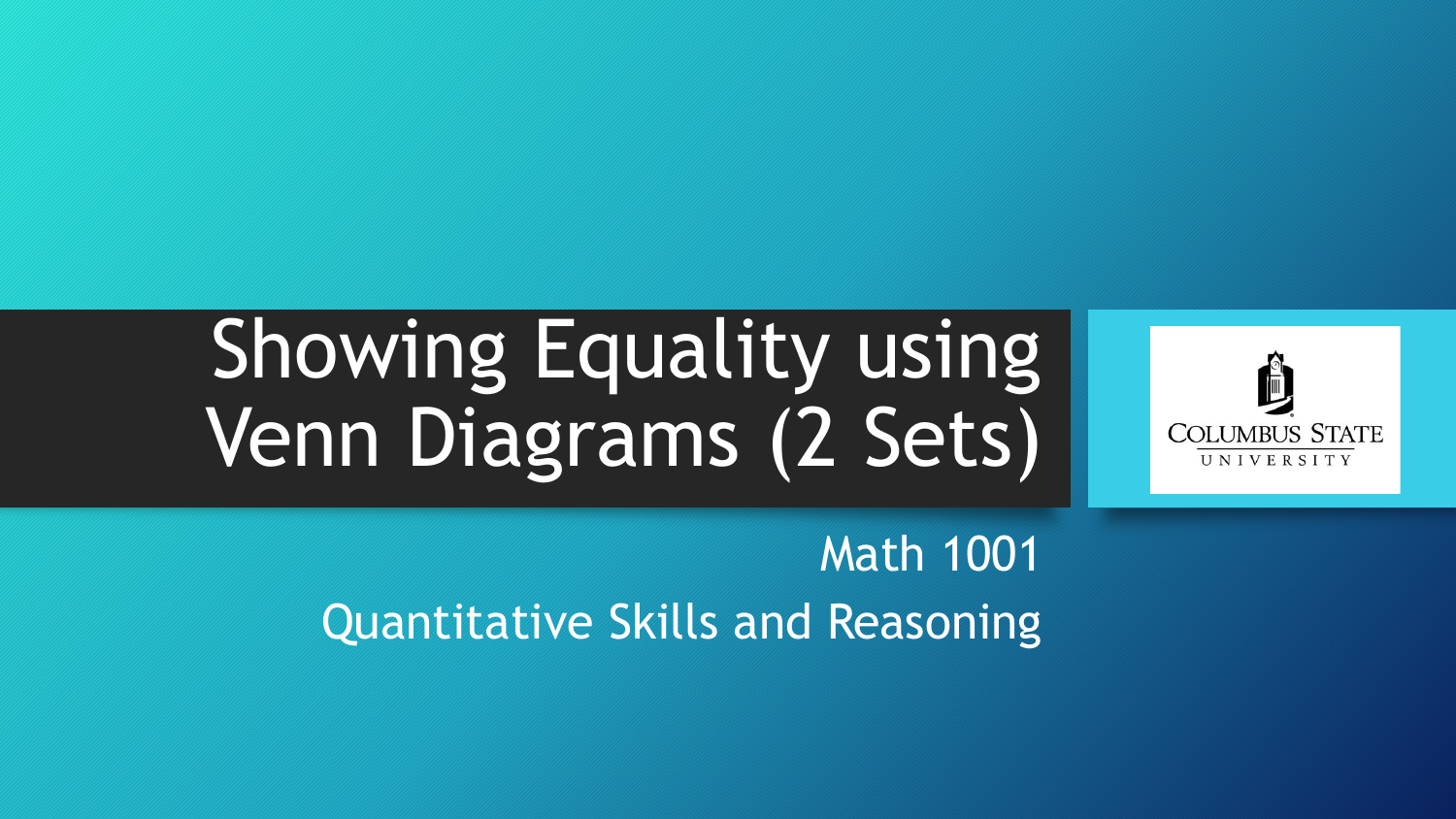- The given Venn diagram shows the four regions formed by two intersecting sets in a universal set *U*.
- It shows the four possible relationships that can exist between an element of a universal set *U* and two sets *A* and *B*. U
- An element of U:
	- May be an element of both *A* and *B* (Region i)
	- May be an element of *A*, but not *B* (Region ii)
	- May be an element of *B*, but not *A* (Region iii)
	- May not be an element of either *A* or *B* (Region iv)

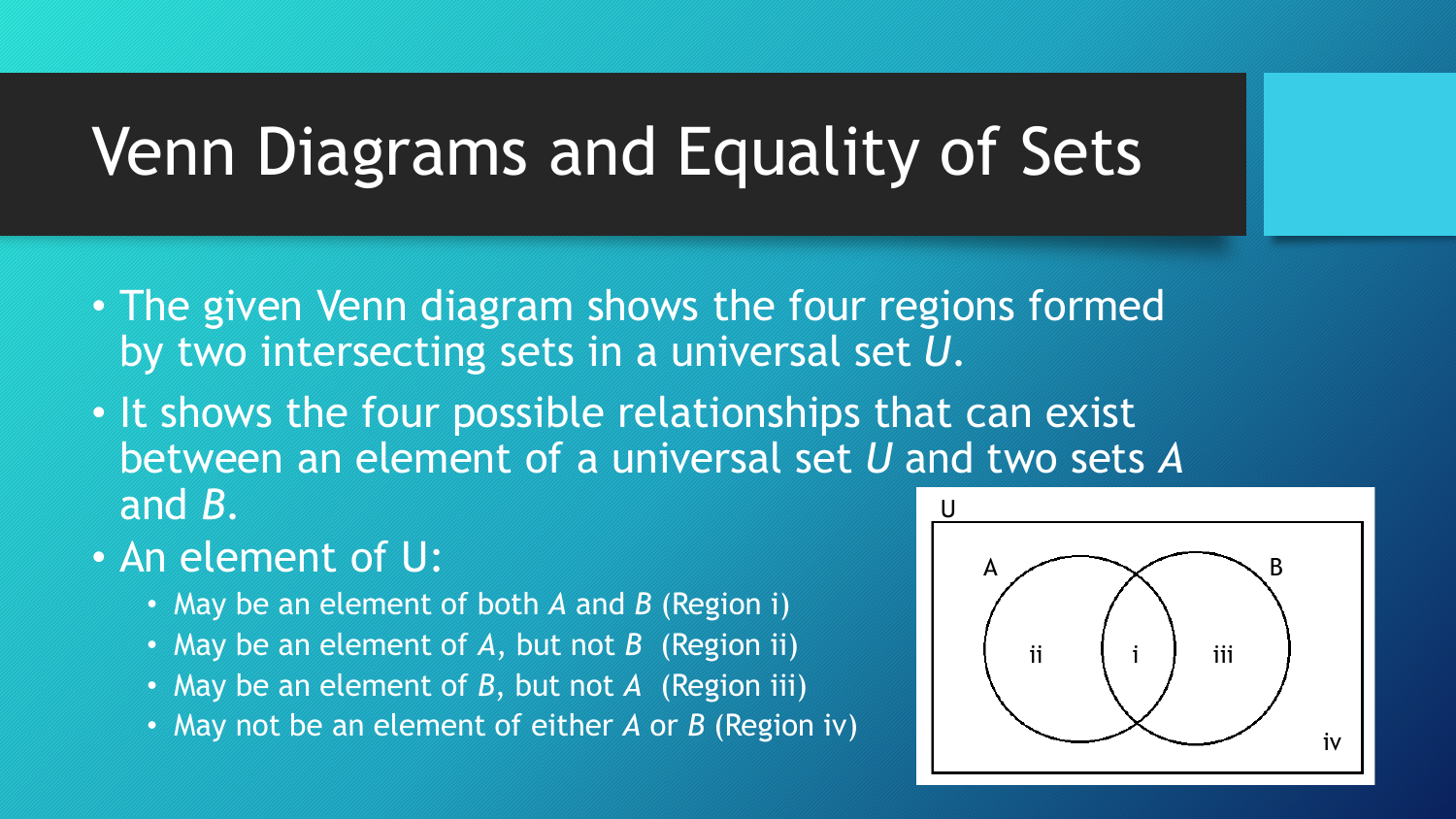- We can use this figure to determine whether two expressions that involve two sets are equal.
- For instance, to determine whether (*A* ∪ *B*)' and *A*' ∩ *B*' are equal for all sets *A* and *B*, we find what region or regions each of the expressions represents in the figure.
	- If both expressions are represented by the same region(s), then the expressions are equal for all sets *A* and *B*.
	- If both expressions are *not* represented by the same region(s), then the expressions are *not* equal for all sets *A* and *B*.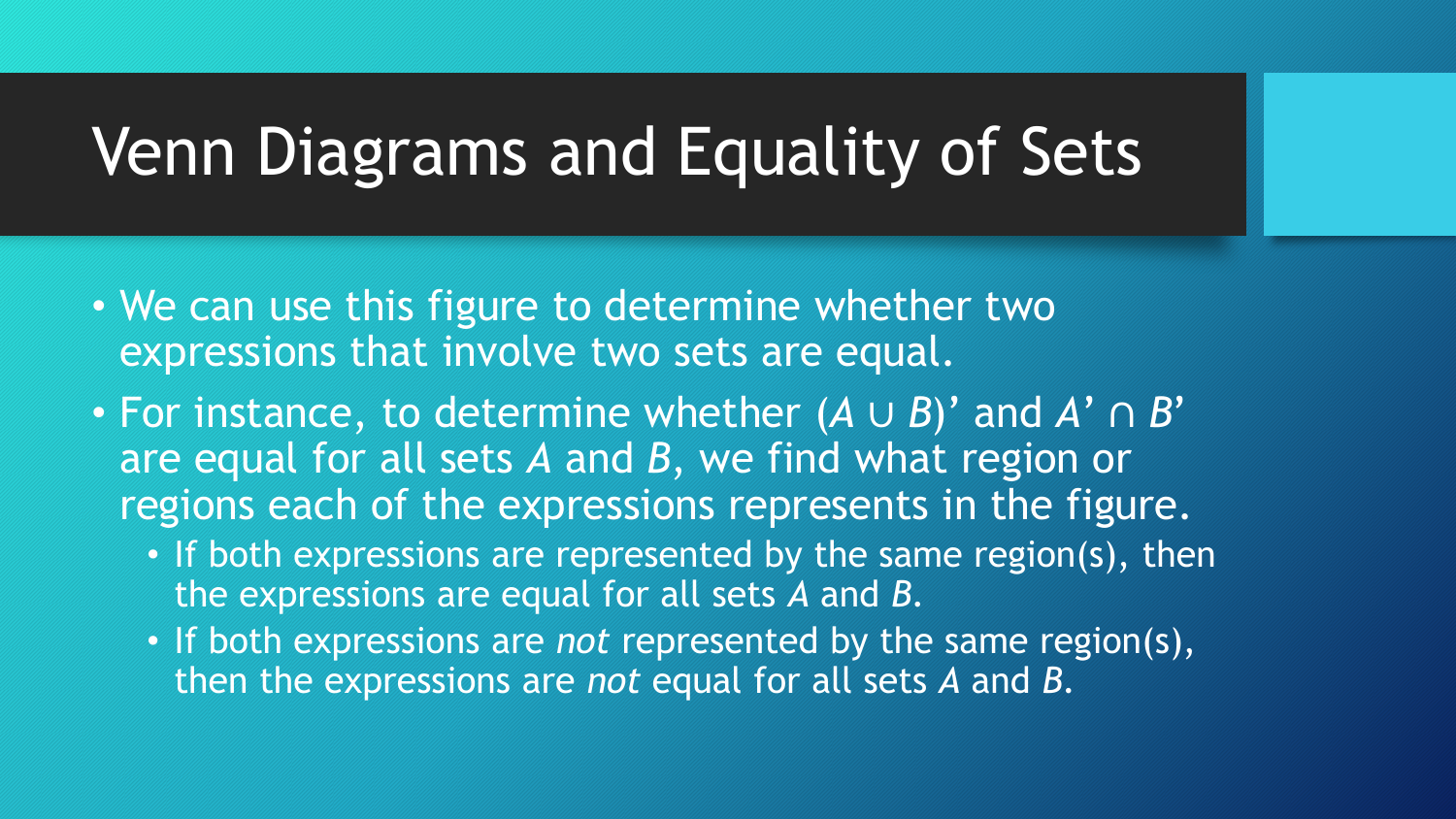- Determine whether (*A* ∪ *B*)' and *A*' ∩ *B*' are equal for all sets *A* and *B*.
	- First, determine which regions are included in *A* ∪ *B.*

• Then, determine which regions are included in (*A* ∪ *B*)'*.*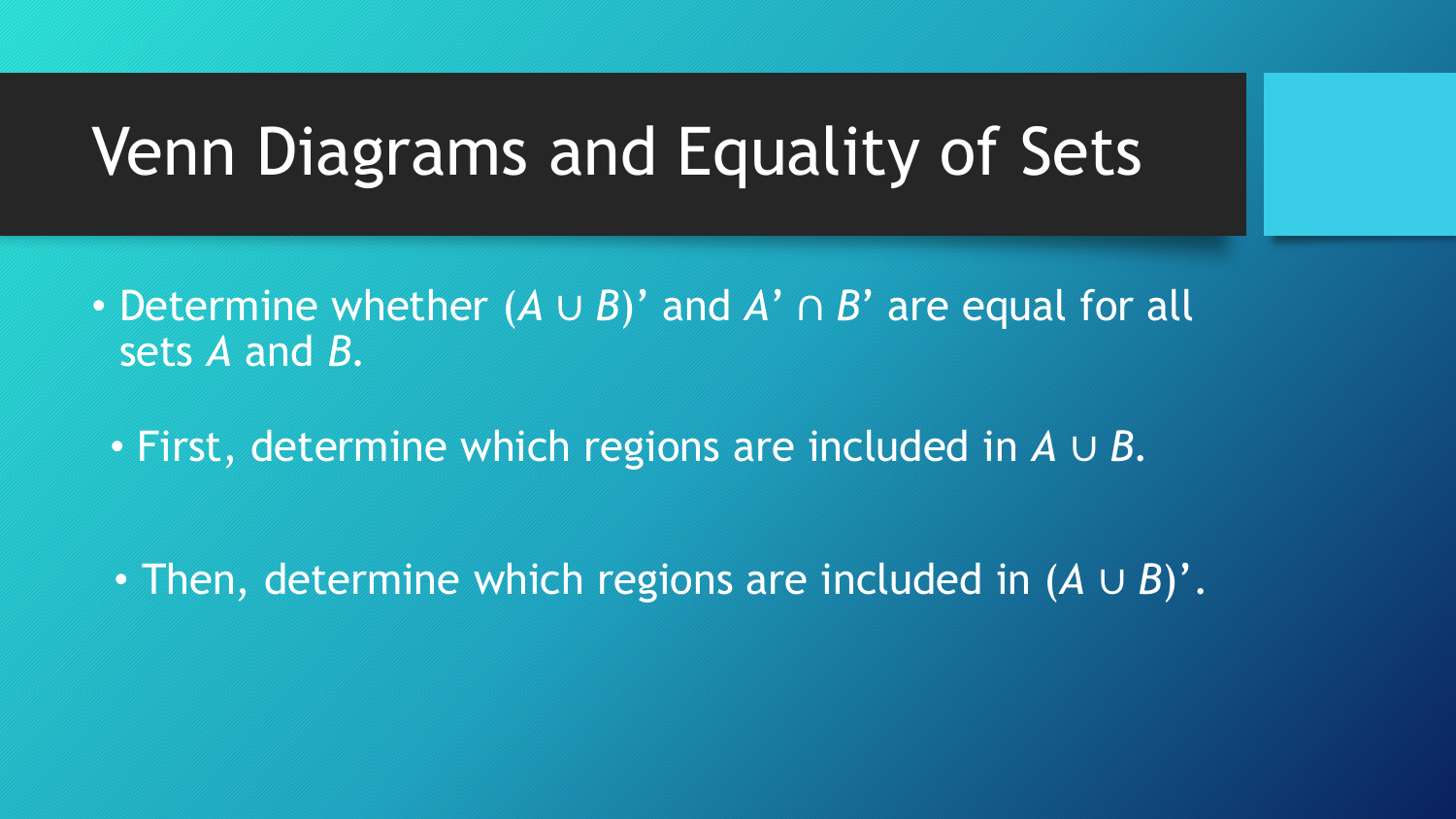• Show which regions are represented by (*A* ∪ *B*)'.



AUB: IMA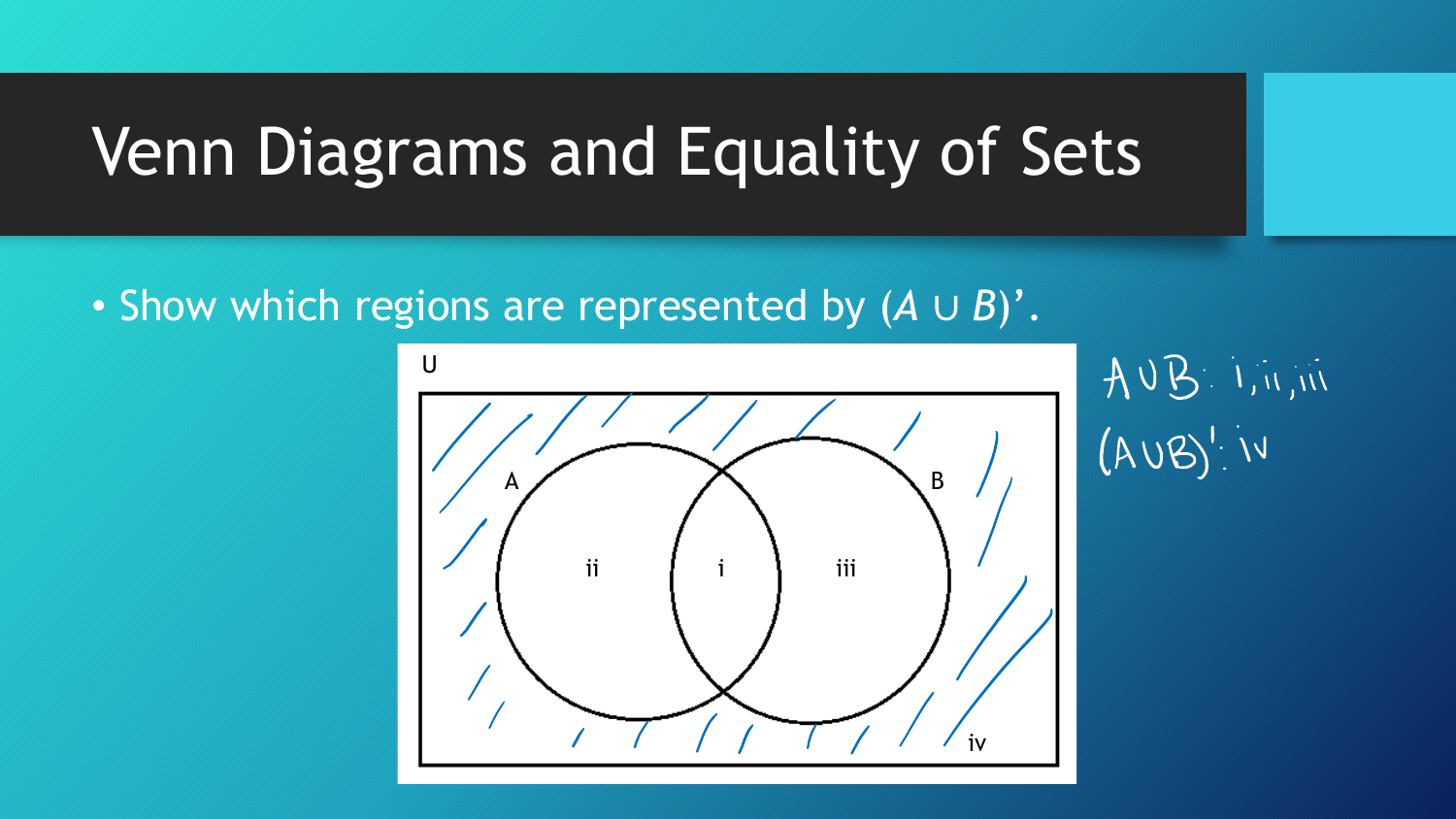- Determine whether (*A* ∪ *B*)' and  $\overline{A}$ ' ∩ *B*' are equal for all sets *A* and *B*.
	- First, determine which regions are included in *A* ∪ *B.*
		- *A* ∪ *B* includes all elements that are in set *A* or in set *B*, or in both. This includes regions i, ii, and iii.
	- Then, determine which regions are included in (*A* ∪ *B*)'*.*
		- (*A* ∪ *B*)' includes all elements that are in neither set *A* nor in set *B*. This includes only region iv.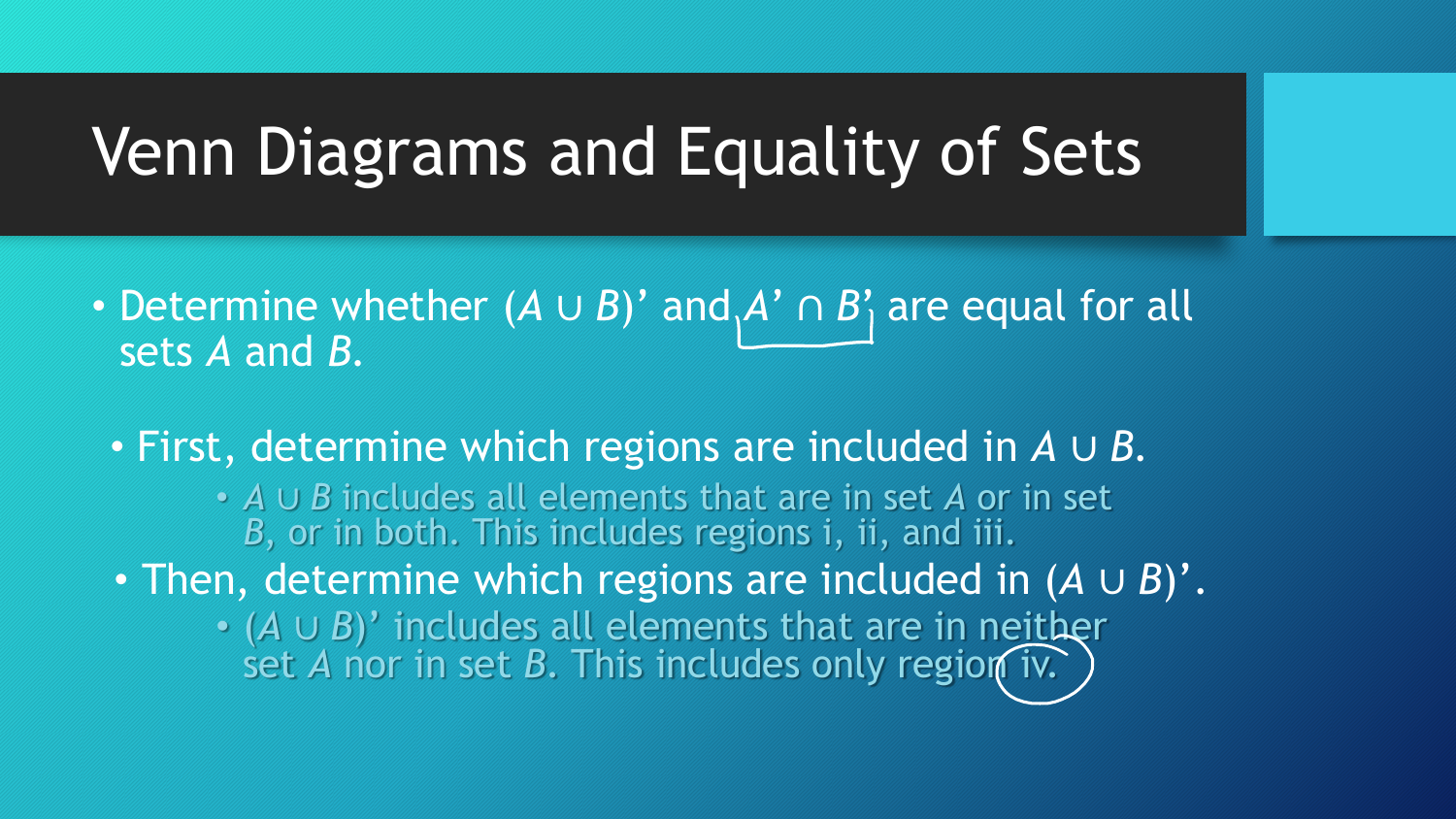- Now we must check to see if *A*'∩ *B*' is also represented only by region iv.
	- First, determine which regions are included in *A*'.

• Then, determine which regions are included in *B*'*.*

• Finally, which region(s) representing the intersection of *A*' and *B*'*.*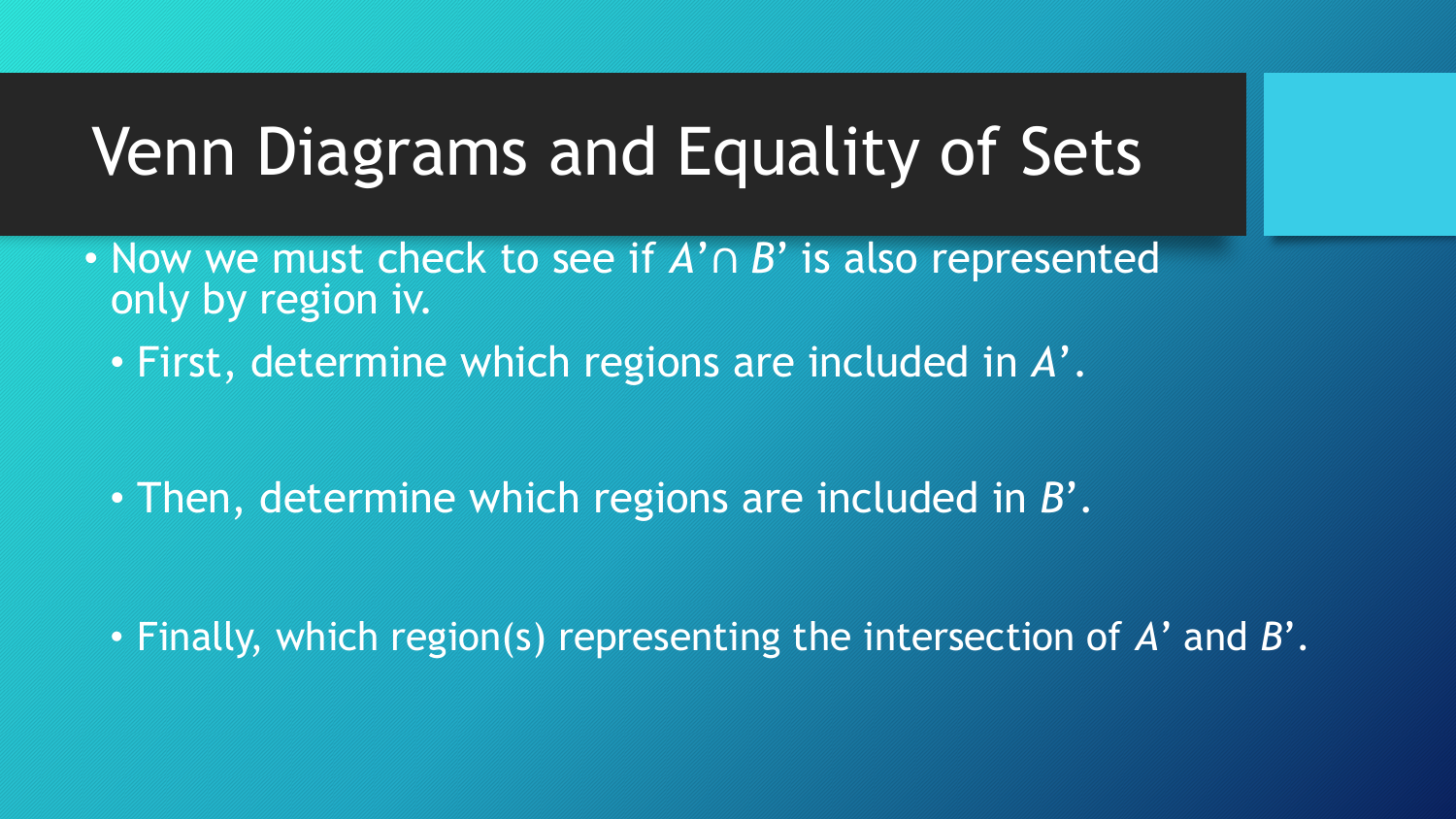• Now we must check to see if *A*'∩ *B*' is also represented only by region iv.



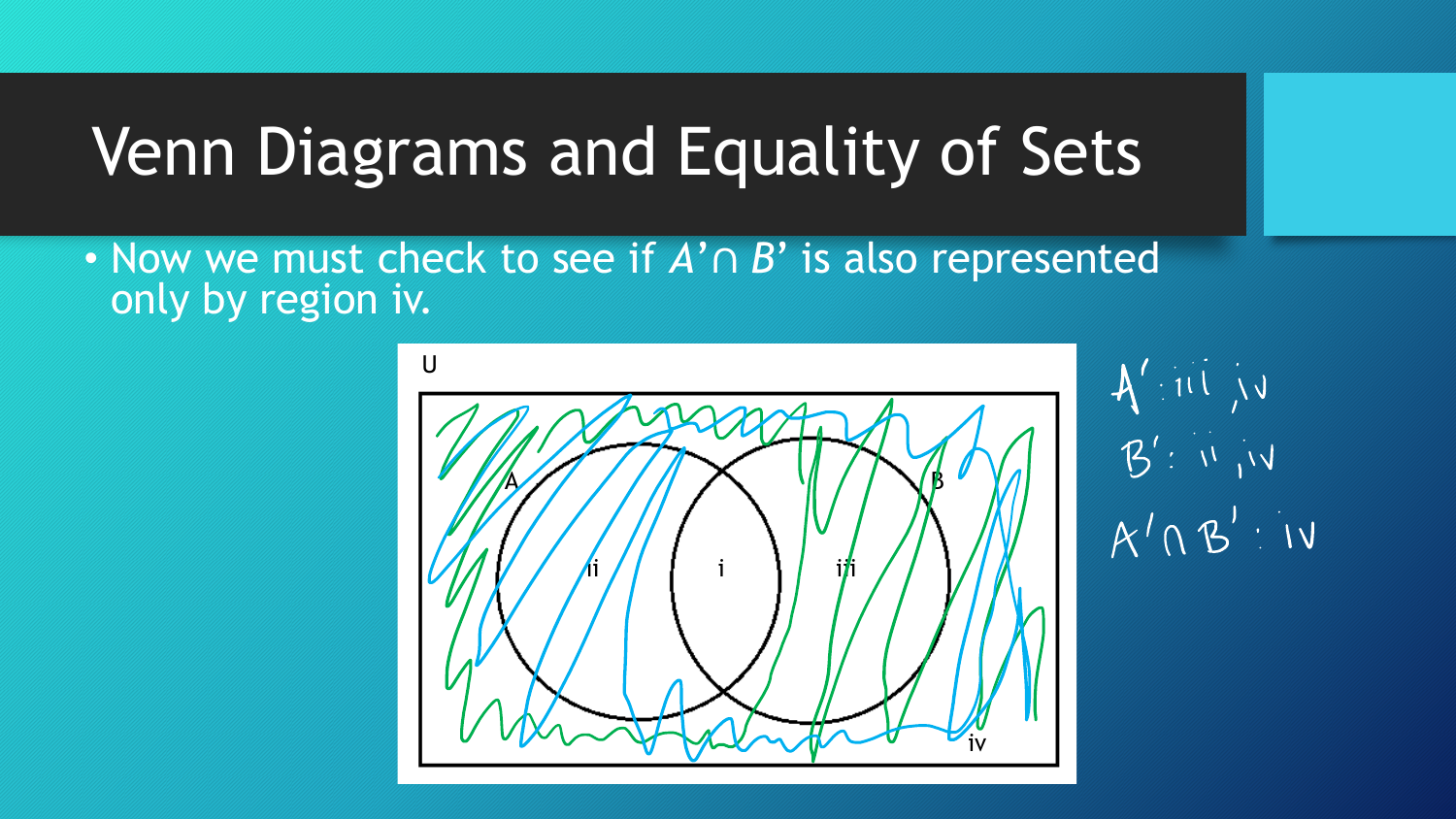- Now we must check to see if *A*'∩ *B*' is also represented only by region iv.
	- First, determine which regions are included in *A*'.
		- As *A* includes regions i and ii, we know that *A*' is represented by the other regions, iii and iv.
	- Then, determine which regions are included in *B*'*.*

• As *B* includes regions i and iii, we know that *B*' is represented by the other regions, ii and iv.

• Finally, which region(s) representing the intersection of *A*' and *B*'*.*

• The region common to both *A*' and *B*' is region iv.

• Since both are represented only by region iv, we know that  $(A \cup B)' = A' \cap B'$  for all sets A and B.